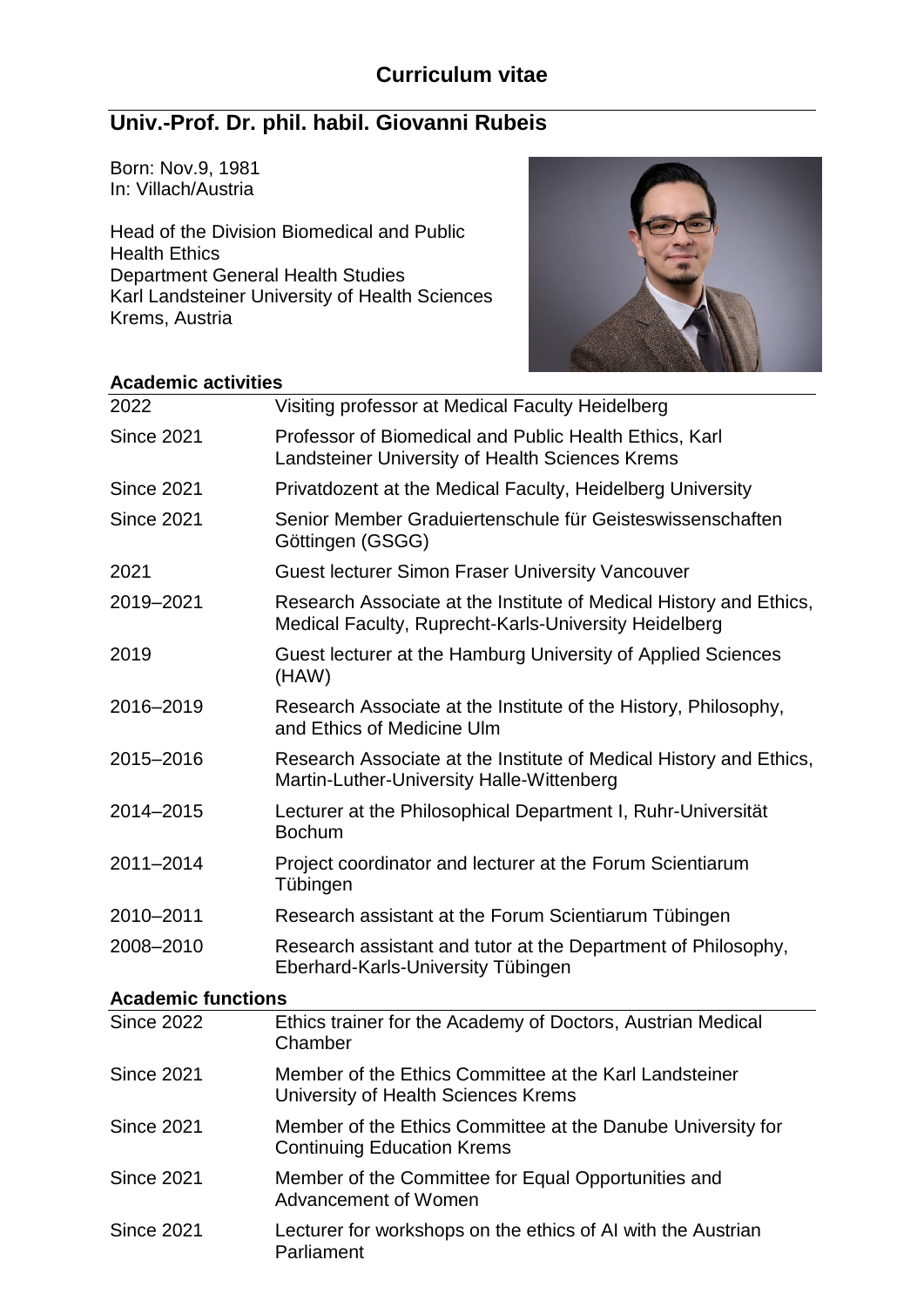Since 2021 Ethics trainer for the German Chamber of Psychotherapists (BPtK)

# **Research projects (Principal Investigator - PI)**

| 6/2020-5/2022   | Development of ethical requirements for AI-based assistive<br>systems for older adults (Ministry of Science, Research and Arts<br>Baden-Württemberg) |
|-----------------|------------------------------------------------------------------------------------------------------------------------------------------------------|
| 3/2020-2/2021   | Ethical aspects of digital solutions in nursing care. An<br>interdisciplinary and cross-sectoral dialogue (Volkswagen<br>Foundation)                 |
| 4/2019-12/2021  | Habilitation project: Ethics of digitalized healthcare                                                                                               |
| 11/2011-10/2013 | Postdoc-project: Emancipation and reification. The ambivalent<br>anthropology of the Early Modern Period (Fritz-Thyssen-<br>Foundation)              |
|                 |                                                                                                                                                      |

# **Research projects (Co-Principal Investigator – Co-PI)**

9/2021–8/2025 Digital Progress Hub: Lean Medical Data - Lean medical data: the right data at the right time (LeMeDaRT) Supporting the patient journey from prevention to premium care in tertiary health care centers (German Federal Ministry of Education and Research)

## **Research projects (Project collaborator)**

| 8/2019-1/2023 | Cross-sector & integrated emergency and availability                |
|---------------|---------------------------------------------------------------------|
|               | management for the last phase of life in inpatient long-term care / |
|               | NOVELLE (German Joint Federal Committee/G-BA)                       |

## **Doctorate**

2/2007–7/2011 University of Tübingen, Philosophy Seminar, Prof. Dr. Dr. h.c. mult. Otfried Höffe. Thesis title: "Der erste Schritt zur Knechtschaft. Friedrich August Hayeks Kritik der sozialen Gerechtigkeit als Schlüssel zu seinem Gesamtwerk" ["The first step towards serfdom. Friedrich August Hayek's criticism of social justice as a key to his works"], **grade: magna cum laude**

## **Education and studies**

| 10/2009-7/2010 | Interdisciplinary study program "Cosmology, Evolution, History",<br>Forum Scientiarum Tübingen                                                                                                                                               |
|----------------|----------------------------------------------------------------------------------------------------------------------------------------------------------------------------------------------------------------------------------------------|
| 12/2006        | Degree examination in philosophy, grade: sehr gut (with<br>highest distinction)                                                                                                                                                              |
| 11/2006        | Diploma thesis: "Der Wille als Ding an sich? Schopenhauers<br>Kantinterpretation und ihre Irrtümer [The will as thing-in-itself?<br>Schopenhauer's interpretation of Kant and its fallacies]", grade:<br>sehr gut (with highest distinction) |
| 9/2005-7/2006  | Erasmus-scholarship in Philosophy at Tübingen University                                                                                                                                                                                     |
| 9/2002-7/2005  | Studies in Philosophy at the University of Vienna                                                                                                                                                                                            |